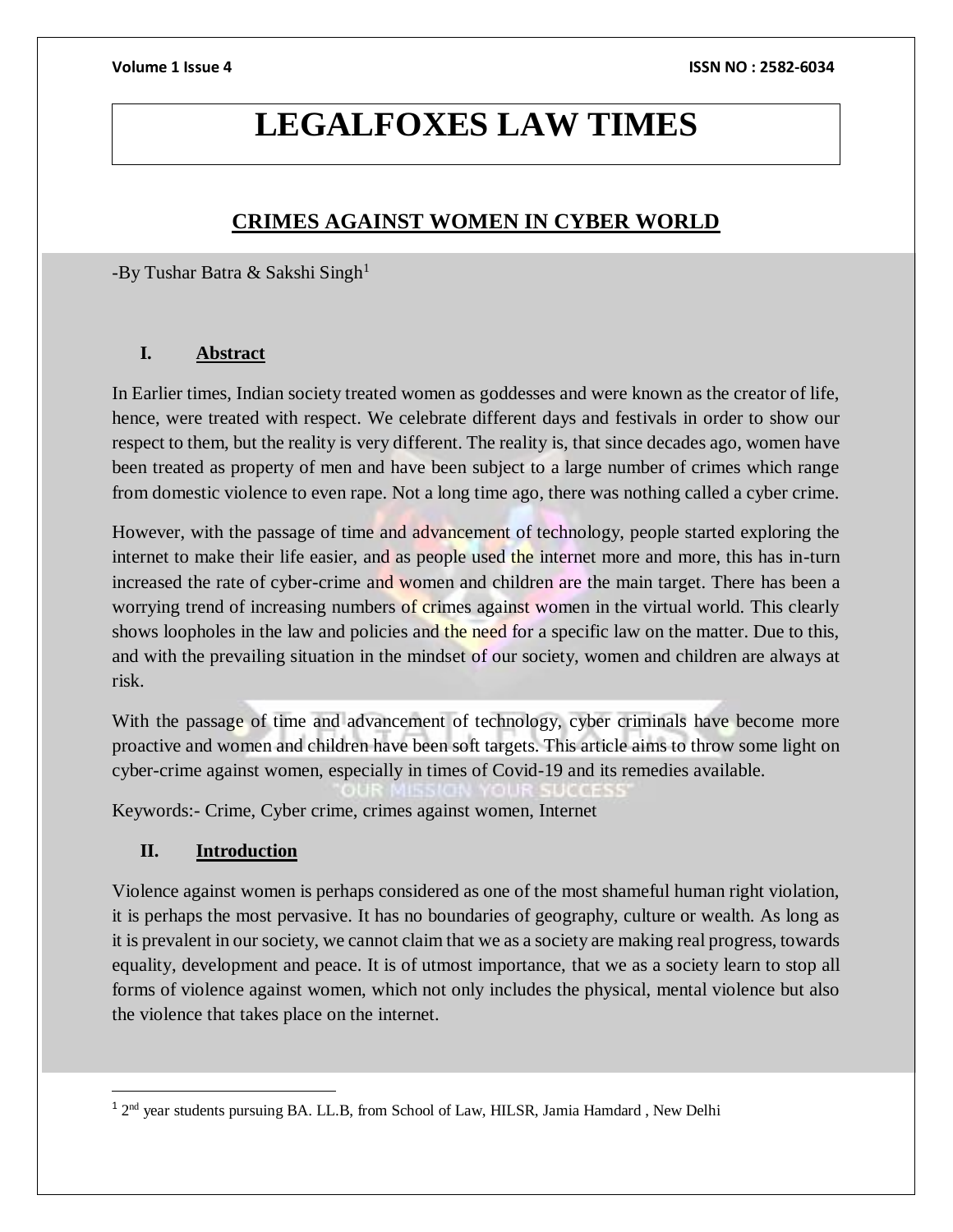Over the years, there have been many innovations and technological advancement. Where more than 50% people are using smartphones, computers, the internet and other devices to use various social networking sites, there are crimes that are bound to happen. At one end these things help to improve our economy, education system, governance, etc and are important for the growth of our country, whereas on the other end there is a drastic increase in cyber-crime.

Cyber crime is not a local issue, but a global phenomenon. It can take place anywhere against anyone and in various kinds of forms.

Women and children have been the victims of various cyber-crimes from a very long period. Especially young girls get in this trap because they are newly introduced to the virtual world or the internet world and don't know much about this. At the same time in the present society women are viewed as and are treated as an object, inferior to men and these things have created a huge gender bias in society and that is why men think that they can do anything and will not be punished, in other words, they believe that they can get away with anything and everything they do.

# **III. What is cyber crime?**

Cyber-crime is a collective term, including both cyber contraventions and cyber offences. "It can be defined as an illegal or unlawful activity where a computer and other communication device is used to commit a crime." So basically, it is nothing but an illegal act where knowledge of a computer is necessary. In the concept of cyber-crime mens-rea comprises two elements. Firstly, there must be "intent to secure access to any program held in any computer, or in any computer system or network." Secondly, "the access he intends to secure must be unauthorized at the time he commits actus reus. "

### **IV. Cyber Crimes against Women**

As we have already discussed what exactly a cyber crime is, let us see the cyber crimes that take place against women. There are various kinds of cyber crimes that women are victims of, and with the growing use of technology, such crimes are bound to grow in number if adequate steps are not taken at the earliest. Let us go through some kinds of cyber crimes against women in detail:-

1. Cyber Stalking:- This is one of the most widespread types of cybercrime. It can be understood as following the online activities of a person, with knowledge that it can be scary for the victim. It may include following or tracking the online activity and gathering all sorts of information about the individual on various online social networks, websites, chat rooms, and email. Cyber stalking is completely online and does not generally include physical meets. Most of the time, such stalking is done against women and children as they are seen as a soft target by men, who do so, generally in an anonymous manner or by even making fake IDs on social networks. This has become rampant in today's society.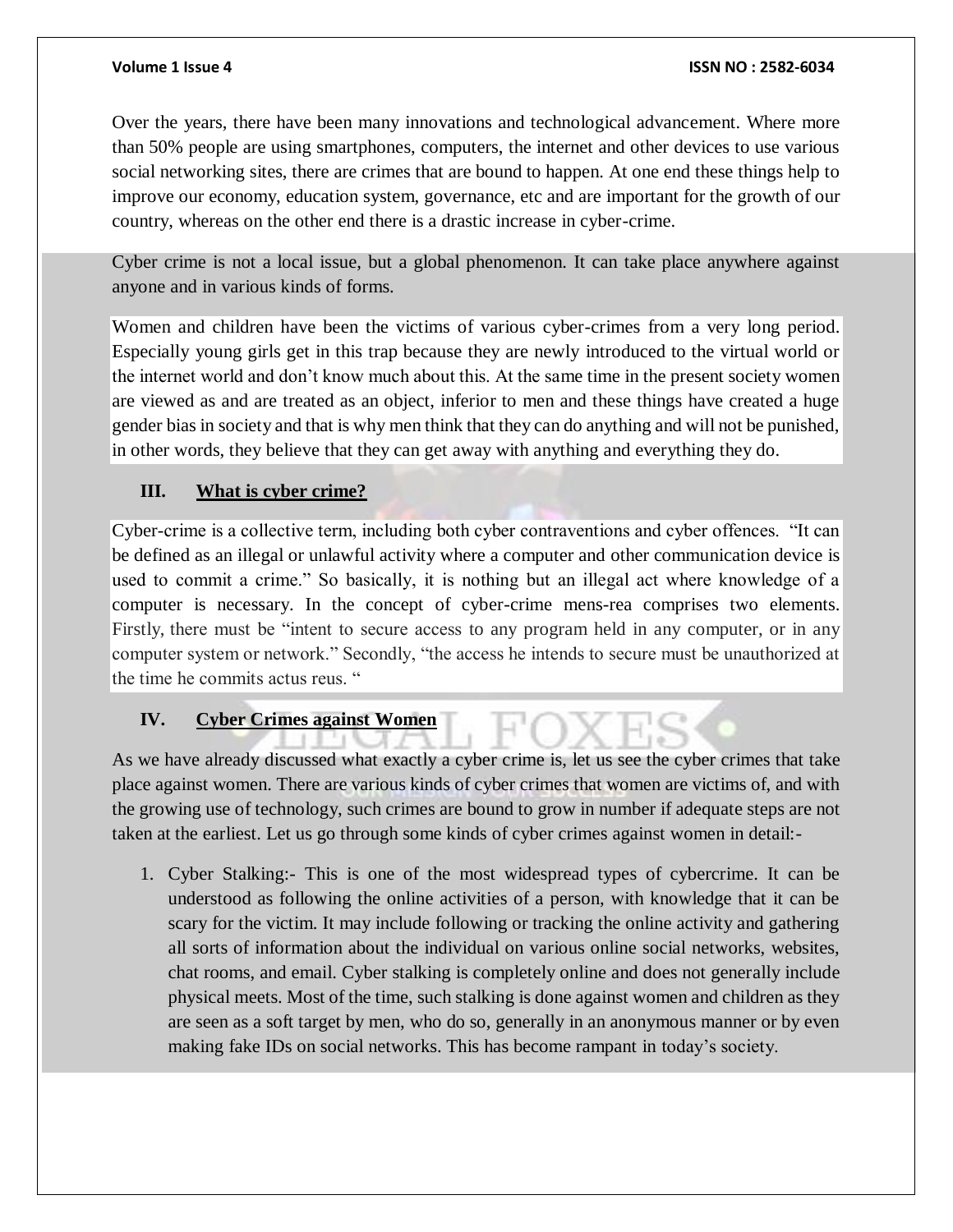### **Volume 1 Issue 4 ISSN NO : 2582-6034**

The first case of cyber stalking can be traced back to 2001, it is famously called as the "Ritu Kohli Case"<sup>2</sup>, in the case, the victim was stalked by the perpetrator and all her personal information including her phone number and home address were shared by the perpetrator due to which the victim started getting calls and letters. The accused was arrested  $u/s$  509 IPC<sup>3</sup>, however, he got bail. This is a classic case which shows that our system still has a long way to go.

- 2. Cyber Harassment or E-harassment:- It is an action wherein the perpetrator may send repetitive messages or pictures to the victim or even try to approach the victim by electronic means like emails, video calls or social media. Many times there have been instances wherein women receive obscene images or messages without their consent. This is a typical form of cyber harassment that takes place in the cyber world. It must be noted, it is not necessary that only sexual images or messages come under the ambit of cyber harassment, but any sort of repetitive actions that may be against the consent of the individual may be called cyber harassment or E-harassment. It is punishable only to a certain extent u/s 67A and  $67B<sup>4</sup>$  of IT Act.
- 3. Cyber-Morphing:- This includes placing the face of a person on some other person's picture which might be an obscene one. This is taking place on a large scale now a days' all around the world, including India. The latest practical example being that of the "Bois" Locker Room".<sup>5</sup> In this case, there were morphed pictures of women, even minors that were shared by the accused. This is one of the instances that should act as an eye opener for our society, and clearly shows that the need of the hour is stricter laws and the better implementation of the same.
- 4. Cyber Pornography:- In simple terms, this refers to publishing of obscene material in the cyber space. An example of this is the revenge-porn that is rampant in the society. It simple means that after there is a breakup between the couple, the intimate photos or videos are uploaded online. "The DPS MMS case"<sup>6</sup> was a classic example of this. It is punishable to

 $\overline{a}$ 

<sup>2</sup> Dr. Sapna Sukrut Deo, CYBERSTALKING AND ONLINE HARASSMENT: A NEW CHALLENGE FOR LAW ENFORCEMENT , Manupatra, [http://docs.manupatra.in/newsline/articles/Upload/FDF5EB3E-2BB1-44BB-8F1D-](http://docs.manupatra.in/newsline/articles/Upload/FDF5EB3E-2BB1-44BB-8F1D-9CA06D965AA9.pdf)[9CA06D965AA9.pdf](http://docs.manupatra.in/newsline/articles/Upload/FDF5EB3E-2BB1-44BB-8F1D-9CA06D965AA9.pdf)

<sup>&</sup>lt;sup>3</sup> The Indian Penal Code, 1860 §509

<sup>4</sup> The Information Technology Act, 2000, § 67A, 67B

<sup>&</sup>lt;sup>5</sup> Sidharth Ravi, Bois Locker Room, a reflection of an existing mindset, The Hindu, (May 22, 2020 3:01 PM) [https://www.thehindu.com/news/cities/Delhi/bois-locker-room-a-reflectionof-an-existing](https://www.thehindu.com/news/cities/Delhi/bois-locker-room-a-reflectionof-an-existing-mindset/article31638044.ece)[mindset/article31638044.ece](https://www.thehindu.com/news/cities/Delhi/bois-locker-room-a-reflectionof-an-existing-mindset/article31638044.ece)

<sup>6</sup> Avnish Bajaj v. State, (2005) 3 CompLJ 364 Del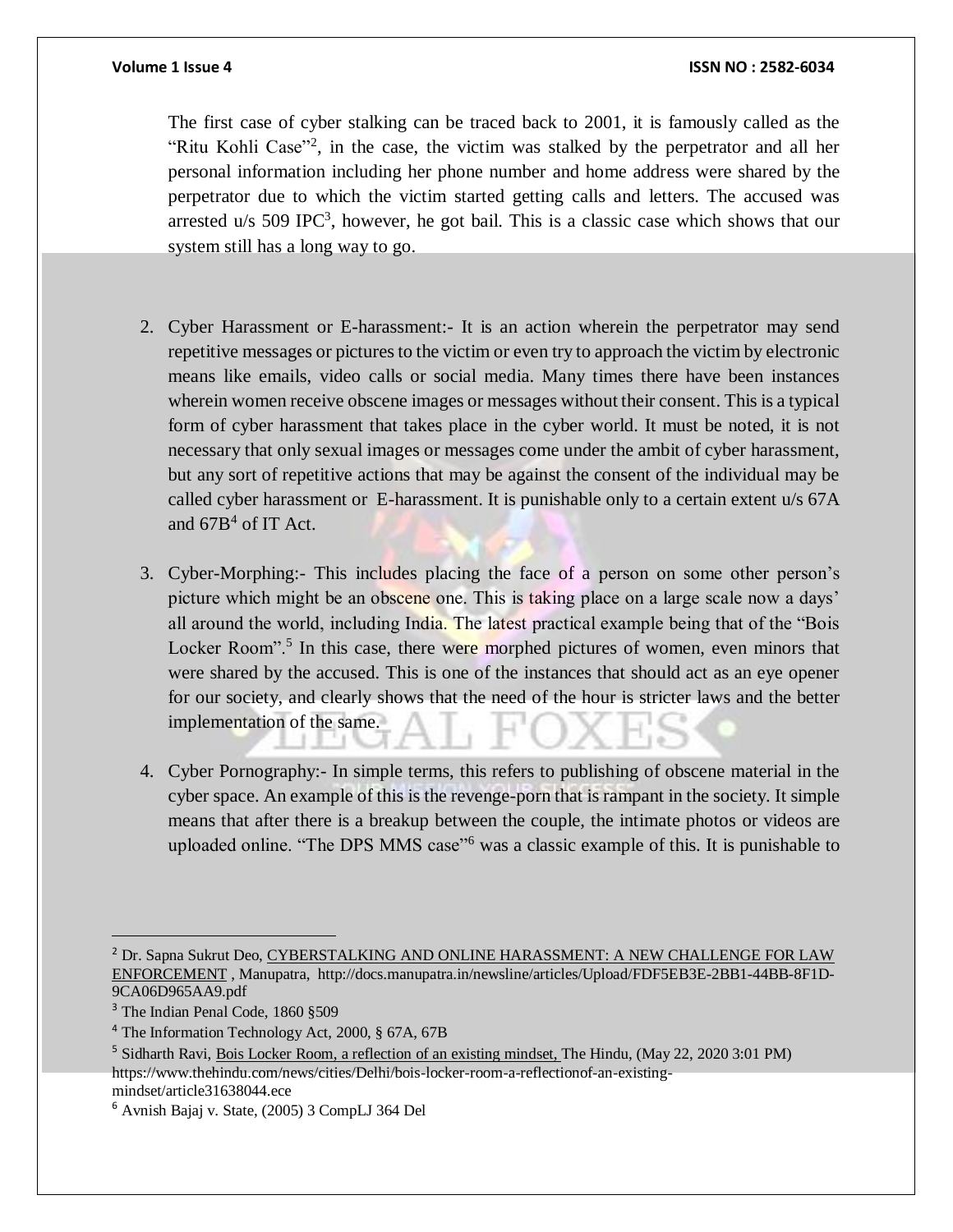a certain extent under the IT Act, u/s 67. Other than the IT Act, it is also punishable u/s 290, 292, 292A, 293,294,509<sup>7</sup> of IPC.

5. Cyber Defamation:- This is one the most common cyber-crimes. It can be understood as a simple publication of information about a person on any online platform. Many times women are victims of this. Often the perpetrators share certain fake and personal information of the victim on an online platform. This might and can include libel and slander both.

The cyber crimes that have been discussed above are some crimes that are growing at a very rapid pace in our society. With the passage of time, there is every possibility that there are new types of crimes that are born out of the minds of the cyber criminals.

### **V. Reasons for Cyber Crimes against women.**

Now, as we have seen the types of cyber crimes that take place against women, let us now move on to the reasons for such crimes:-

- 1. The IT Act, 2000 when enacted was with the purpose of protection of e-commerce and businesses. At that time, there weren't many cyber crimes taking place against women and children. However, with the passage of time, things have changed and now cyber criminals have found newer ways to commit cyber crimes. The IT Act lacks specific explicit provisions for such crimes that expressly provide for such crimes and punish these. Although there are certain provisions of IPC that take into account the cyber crimes, such as sections 354, 354 A, 354 B, 354 C, 354 D,  $509<sup>8</sup>$  etc., their scope with respect to the cyber world is very restricted.
- 2. More than the legal framework, sociological mindset is what causes more and more crimes against women including cyber crimes. The most important one being, the mindset of the society wherein the woman is always to be blamed whenever she has been a victim. This is one of the reasons many women don't speak up and as a result they stay as unreported cases. This is one of the reasons due to which the perpetrators become stronger and commit even more severe crimes in future.
- 3. There is a certain lack of awareness amongst the victims with regard to the remedies that are in place for them.

 $\overline{a}$ 

<sup>7</sup> The Indian Penal Code, 1860, § 290,292,292A,293,294,509

<sup>8</sup> The Indian Penal Code § 354,354A,354B,354C,354D,509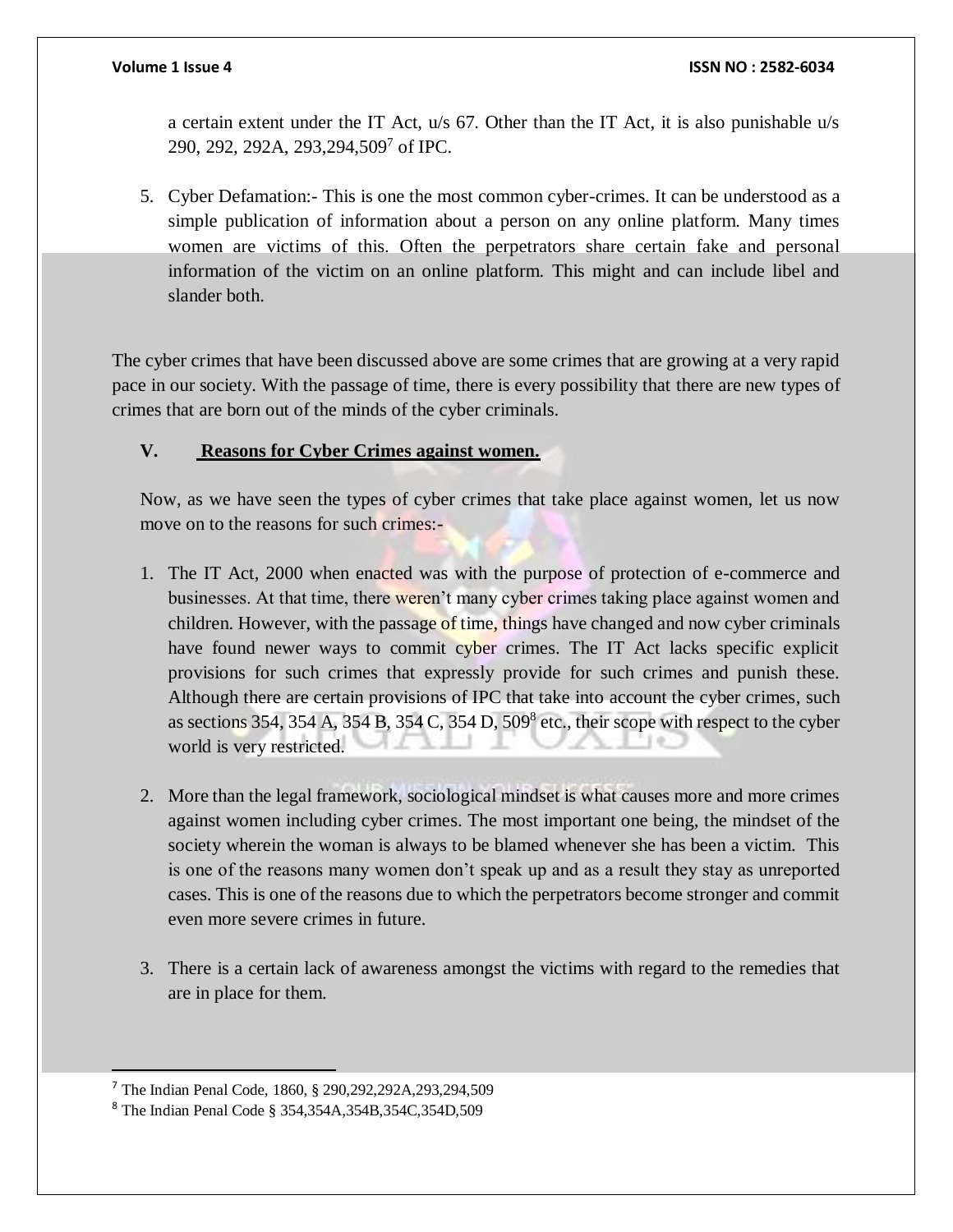### **VI. Cyber Crimes against women in times of Covid-19**

With Covid-19 spreading all around the globe, almost the whole world has had to go under lock down. With the lockdown in place, people have started spending more and more time on the cyber world as compared to the real world. This has resulted in more and more cyber crimes against women. It has been observed by experts that during lockdown, due to the widespread anger and anxiety, men have started to morph images of women and have started to blackmail them, which is now being called as "sextortion".

Now, let us look at a few numbers. The NCW (National Commission for Women) recently released statistics, stating that there were a total of 112 complaints of cyber crimes<sup>9</sup>. Now, we must introspect and see if these are the correct and accurate numbers. The answer is a clear no! Even according to leading experts in this field, this is just a small number of cases that have been reported. Moreover, many women haven't been able to come forward and complain because they have been locked-down with their relatives and worried about societal pressure.

### **VII. Remedies**

With the increase in cyber crimes in the times of Covid-19, it is extremely important for us to see what remedies are in place for the victims:-

- 1. The need of the hour is stricter laws for Internet Service Providers. The government should put in place stricter laws against ISPs in order to prevent cyber crimes. The ISPs usually have all the data of the individual using their network. Any activity that points towards a potential cyber crime must be reported to appropriate authority
- 2. There must be a separate and specific legislation or there must be express provisions in the existing laws in order to govern cyber cafes, as they provide easy access to cyber criminals.
- 3. Government of India has launched a online portal $10$  specifically for complaints with respect to cyber offences and crimes. The portal is called as https://www.cybercrime.gov.in/. More importantly, there is a provision for anonymous complaints which makes it comforting for women who usually would not have come forward due to the pressure in the society.

<sup>9</sup> Press Trust of India, "Significant" Increase In Cyber Crimes Against Women During Lockdown: Experts, NDTV, ( May 03, 2020 03:46 AM), [https://www.ndtv.com/india-news/significant-increase-in-cyber-crimes-against-women](https://www.ndtv.com/india-news/significant-increase-in-cyber-crimes-against-women-during-lockdown-experts-2222352)[during-lockdown-experts-2222352](https://www.ndtv.com/india-news/significant-increase-in-cyber-crimes-against-women-during-lockdown-experts-2222352)

<sup>10</sup> <https://www.cybercrime.gov.in/>